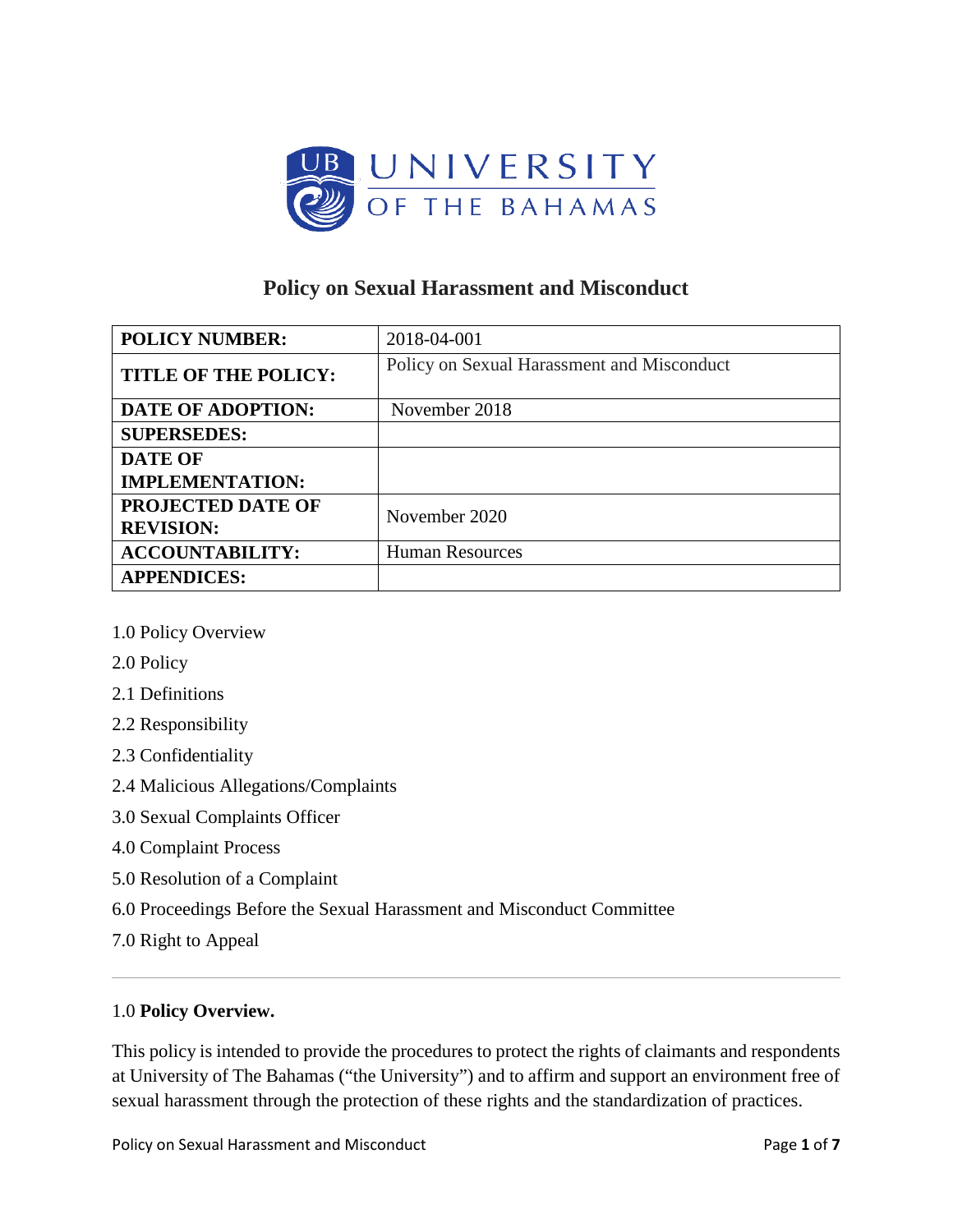### 2.0 **Policy**

The University is committed to a working and learning environment in which all individuals are treated with respect and dignity. No member of the University, including faculty, staff, and students, should be subjected to sexual harassment. Each person has the right to work in a professional atmosphere that promotes equal employment opportunities and prohibits discriminatory practices, including sexual harassment. The University will not condone the sexual exploitation of individuals in connection with any work, academic, extracurricular and/or athletic whether these programmes take place in the University facilities (including off-campus sites), at a class or training programme sponsored by the University at another location, or elsewhere and expects that all relationships within the University community be free of sexual harassment. Sexual harassment is a violation of Article 2 of the University's Charter law, and thus is a basis for disciplinary action up to and including termination of employment, or for students, dismissal (defined as expulsion or suspension). In addition to students, faculty and staff, this policy also applies to all authorized visitors at the University, non-employee professionals, consultants, independent contractors and their employees and employees of contract services.

Retaliation against any member of the University community who has reported sexual harassment or filed a sexual harassment complaint or has cooperated in the resolution or investigation of a sexual harassment complaint is also prohibited. Any member of the University community engaged in retaliatory conduct is subject to disciplinary action, up to and including termination of employment, or for students, dismissal.

#### 2.1 **Definitions**

- Harassment on the basis of sex is discrimination in violation of "*academic freedom*" defined in Article 2.1. of the University's Charter set out in the First Schedule to University of The Bahamas Act, 2016.
- Sexual harassment most often exploits a relationship between individuals of unequal power and authority (i.e. between an employee and supervisor or between a student and a faculty member) but may also occur between students or employees of equal rank. Sexual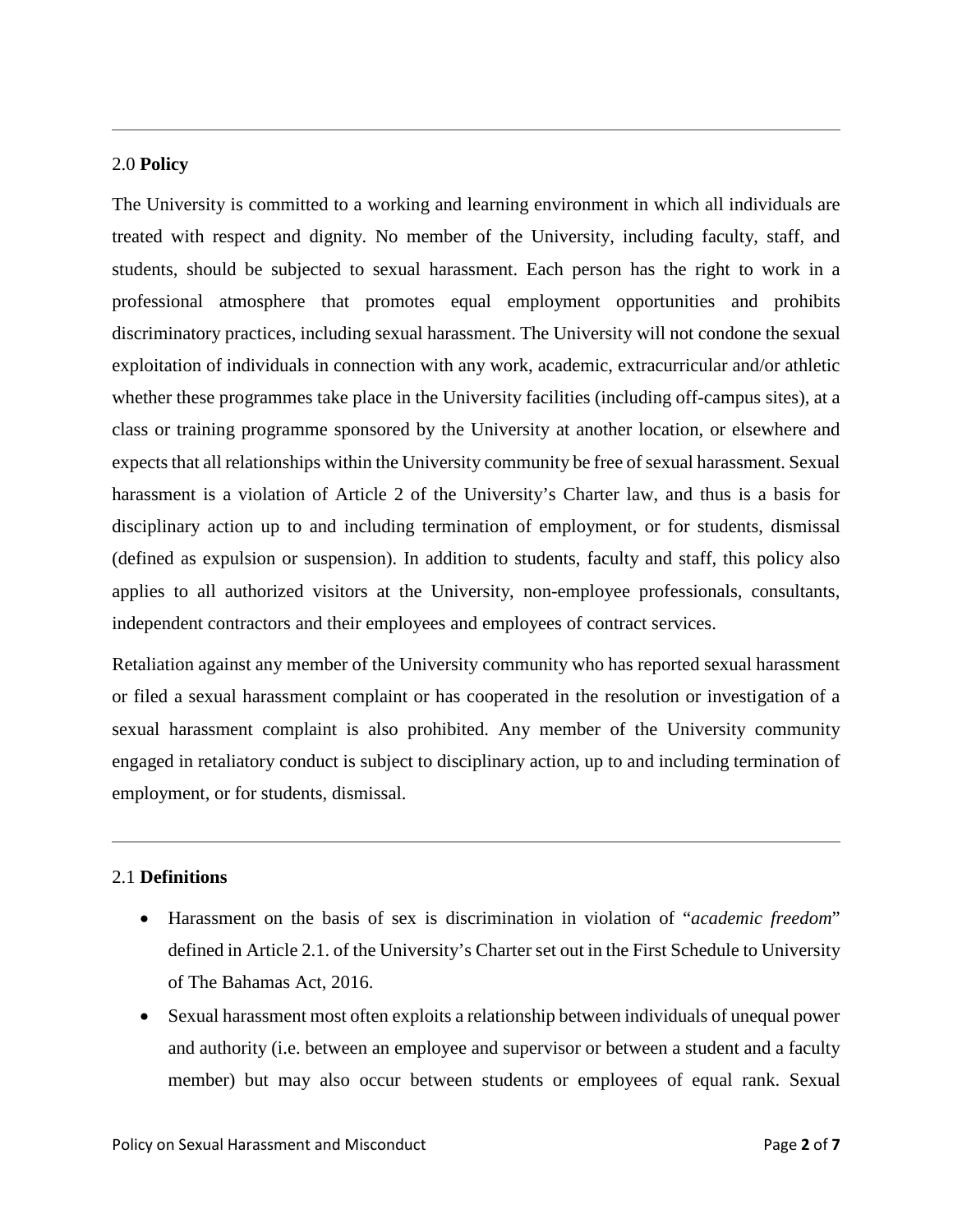harassment is not limited by gender of either party, or by superior/subordinate relationships. At a University, sexual harassment also constitutes unprofessional conduct which compromises the University's commitment to the pursuit of learning.

Unwelcome sexual advances, requests for sexual favours, verbal and written comments, or physical conduct of a sexual nature may constitute sexual harassment when such conduct occurs in one or more of the following conditions:

- o It is made, either explicitly or implicitly, a term or condition of instruction, employment, or participation in a University activity; or
- o It is used as a basis for evaluation in making academic or personnel decisions affecting an individual; or
- o It creates an intimidating, hostile, or offensive university environment.

In relation to the foregoing statements, sexually harassing behaviour may include, but is not limited to, the following:

- Unwelcome sexual flirtations, advances, or propositions; verbal remarks of a sexual nature (whether directed to an individual or a group), including sexually explicit or offensive jokes; graphic or degrading verbal or written comments of a sexual nature about an individual or the individual's appearance; or
- Any suggestive or unwelcome physical contact; conduct of a sexual nature that interferes with a student's academic or extracurricular activities or with an employee's job performance; or
- Sexual assault; or
- It may include a one time or single event if the incident is sufficiently severe.

Third parties may be defined but not limited to the following:

- Contract employees (i.e. consultants)
- Vendors
- Visiting Speakers/Scholars
- Members of a visiting athletic team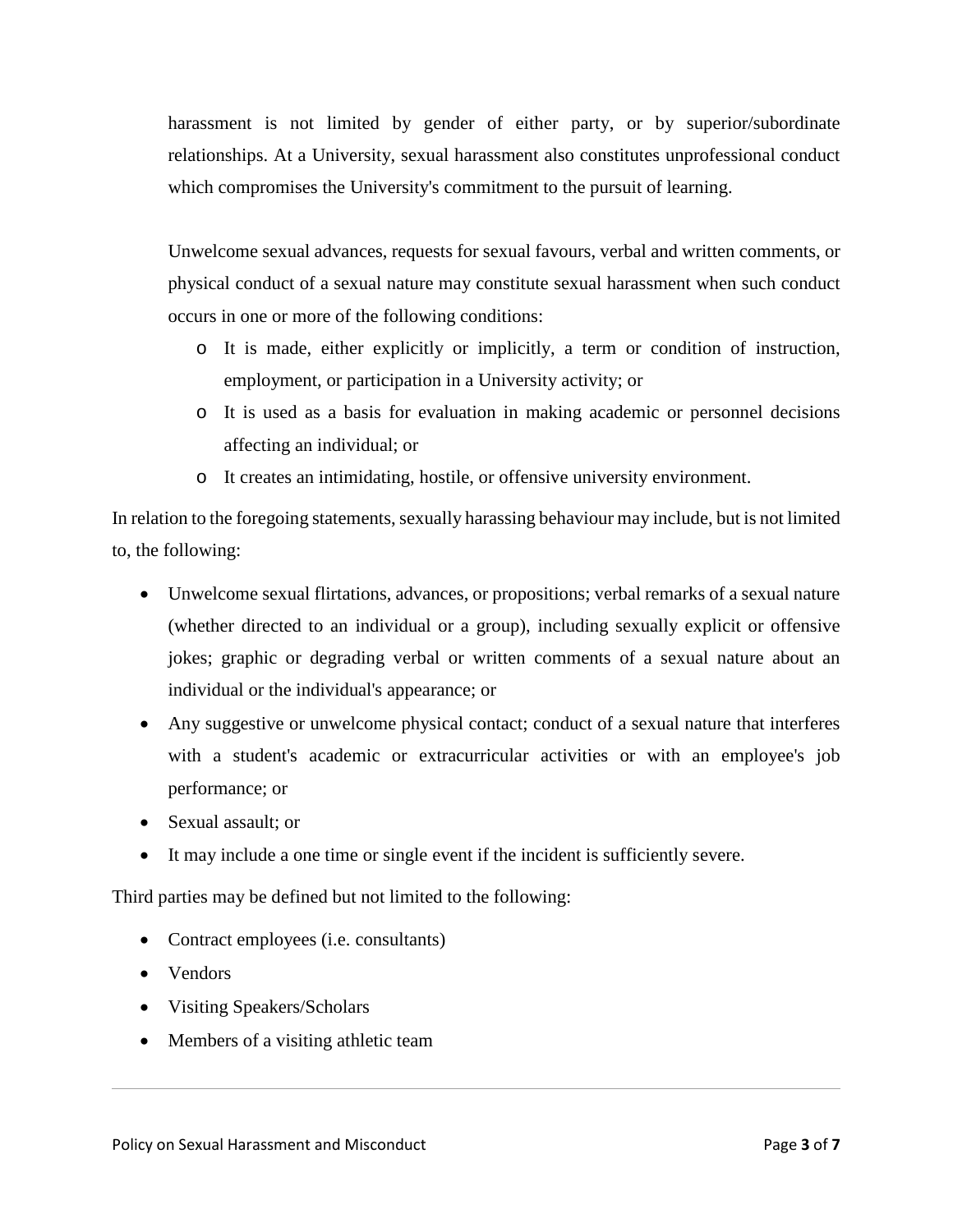### 2.2 **Responsibility**

The ultimate responsibility for the effective implementation of this policy is with the President of the University. The Provost, the Vice President of Human Resources and the Dean for Student Affairs will see that the Sexual Harassment Policy is communicated on a routine basis to the faculty, staff and student through lectures, electronic communications and the student and employee handbook.

Each Dean, Department Chair, Department Head, or other person with supervisory responsibility ("Supervisor") is required to report any complaint or allegation of sexual harassment to the Sexual Complaints Officer. Failure by a Supervisor to respond to allegations or delaying an investigation of sexual harassment in a timely manner is a violation of this policy.

The University is prepared to take preventive and corrective action in cases of sexual harassment; individuals who engage in such misconduct are subject to appropriate disciplinary action.

## 2.3 **Confidentiality**

All efforts will be made to respect the right to confidentiality of all parties involved in a sexual harassment charge.

If a complainant or observer of an act of sexual harassment requests that his or her name or other identifiable information not be revealed, the University will evaluate that request in the context of its obligation to provide a safe and non-discriminatory educational environment.

## 2.4 **Malicious Allegations/Complaints**

Making false or malicious allegations of sexual harassment is prohibited. Persons who make such allegations are subject to sanctions imposed by the University. Repeated filing or frivolous allegations or complaints will be considered a malicious action. Of course, the failure to substantiate a sexual harassment charge does not automatically constitute an instance of malicious allegation.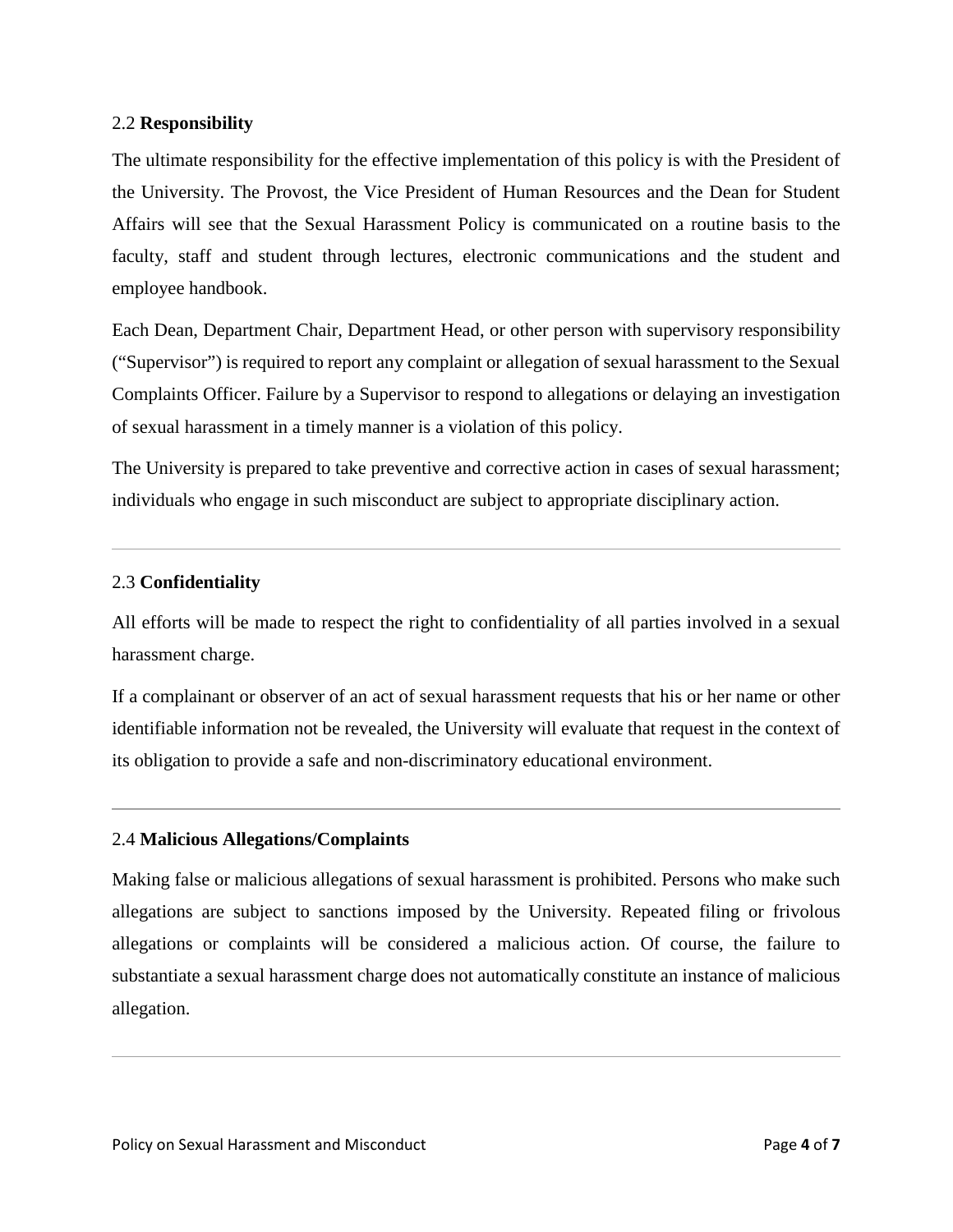#### 3.0 **Sexual Complaints Officer**

Any member of the University community (including, staff, faculty, students, etc.) who believes he or she has observed or been the victim of sexual harassment as defined above (the "Complainant") should promptly report the matter to the Sexual Complaints Officer via email address [HarassmentComplaints@ub.edu.bs.](mailto:HarassmentComplaints@ub.edu.bs) The Sexual Complaints Officer will provide information concerning the University's policies and services for victims of sexual harassment and misconduct; the procedures for processing and investigating and handling of such complaints. The Sexual Complaints Officer is responsible for overseeing all sexual harassment and misconduct complaints as well as being available to meet with students, faculty members and staff as needed. The initial discussion between the Complainant (or person reporting an incident) and the Sexual Complaints Officer will be handled with sensitivity and discretion.

### 4.0 **Complaint Process**

During the initial meeting with the Sexual Complaints Officer, a written summary of the complaint will be made and must be signed by the Complainant or person reporting an incident.

The Sexual Complaints Officer will inform the alleged offender of the allegation and will provide him or her with a written summary of the Complaint and will proceed as set forth in the following section.

If the Complainant requests confidentiality or for the University not to pursue the complaint the University will take appropriate measures to investigate and will evaluate that request in the context of its obligation to provide a safe and non-discriminatory educational environment.

## 5.0 **Resolution of a Complaint**

When an allegation is made or a Complaint is submitted, the Sexual Complaints Officer will discuss the matter with the parties promptly, will notify the appropriate Administrative Vice President or Academic Dean of the allegation, and may initiate steps he or she deems appropriate to affect an informal resolution of the Complaint acceptable to the parties within 14 days from the date the matter is reported. If an informal resolution is reached, it will be documented in writing,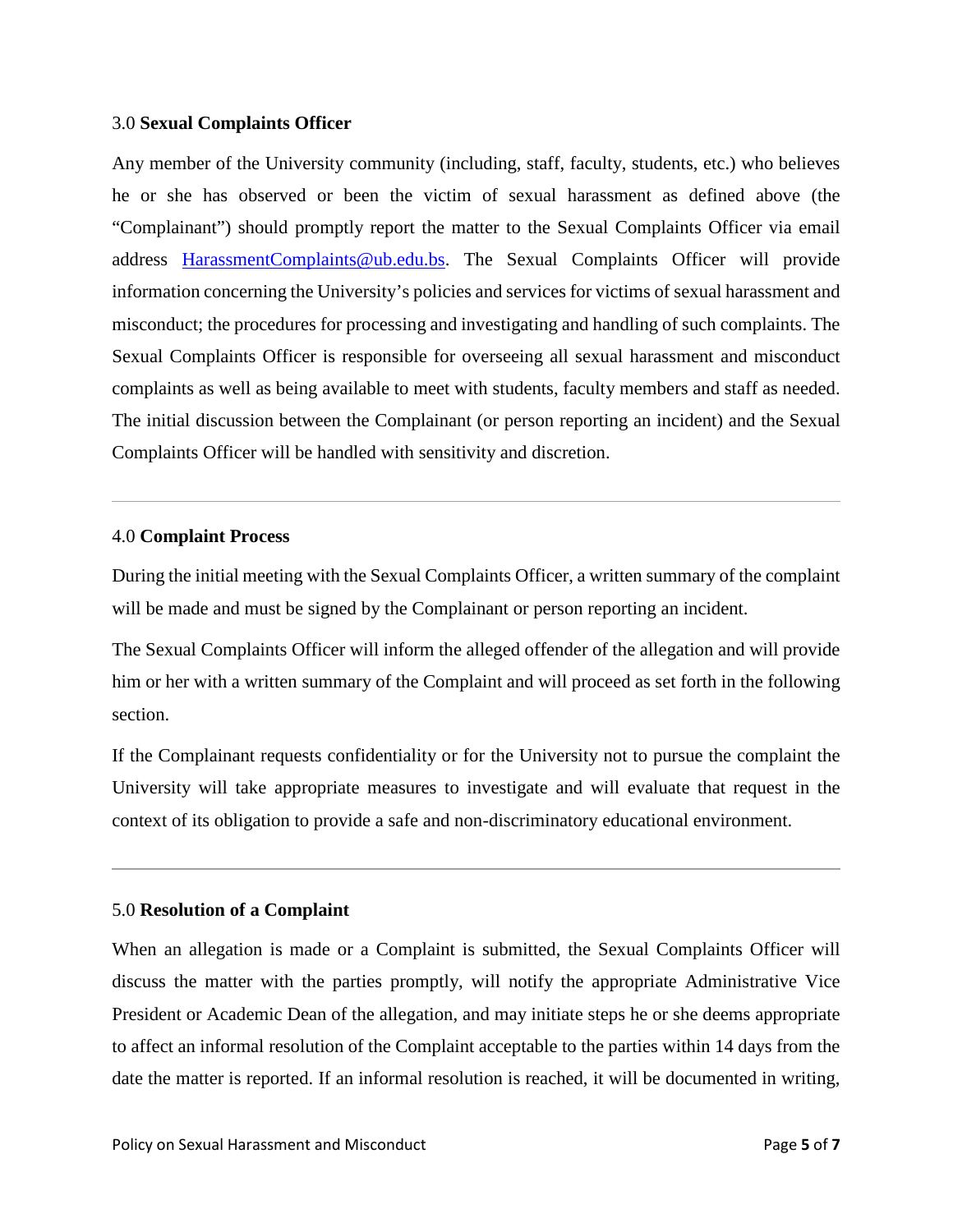and signed by the Complainant and the Respondent. The relevant Dean or Vice President will be notified of the outcome. It is important to note that mediation or other forms of informal resolution will not be used to resolve sexual assault complaints.

If an informal resolution satisfactory to the Parties is not reached within 15 calendar days after an incident is reported; or if, in the sole discretion of the Sexual Complaints Officer, an informal resolution is not possible or appropriate; the Sexual Complaints Officer will proceed with a full investigation. A report of the results of the investigation along with a recommendation for resolution of the allegation or Complaint and/or disciplinary action will be made to the Sexual Harassment and Misconduct Committee (see Section 5.0) within 7 days of the date the investigation was initiated.

In the event the actions were of such an egregious nature that the individual would constitute a threat to the safety and well-being of members of the campus, immediate action may be taken. The accused individual shall be given written notice of the intention to impose the suspension or removal from campus and shall be afforded due process. This policy does not preclude anyone from pursuing a complaint, at any stage of the process, with any external agency.

## 6.0 **Proceedings Before the Sexual Harassment and Misconduct Committee**

Within 7 days of receipt of findings from the Sexual Complaints Officer's investigation the Sexual Harassment and Misconduct Committee (the "Committee") will convene to review documentation and meet with all parties. Each party will be provided the opportunity to submit any and all information in support of their respective positions, including documentary evidence and witnesses. In most instances, the Committee will conduct a formal hearing unless the Committee determines that a hearing is not necessary. Within 7 days after the Committee has concluded its review, the Committee will render its final determination.

If the Committee concludes on a preponderance of evidence that sexual harassment and/or misconduct occurred, the person accused of the sexual harassment/misconduct will be subject to disciplinary action or dismissal. Either party may appeal the final decision of the Committee to the University's Administrative Appeals Committee.